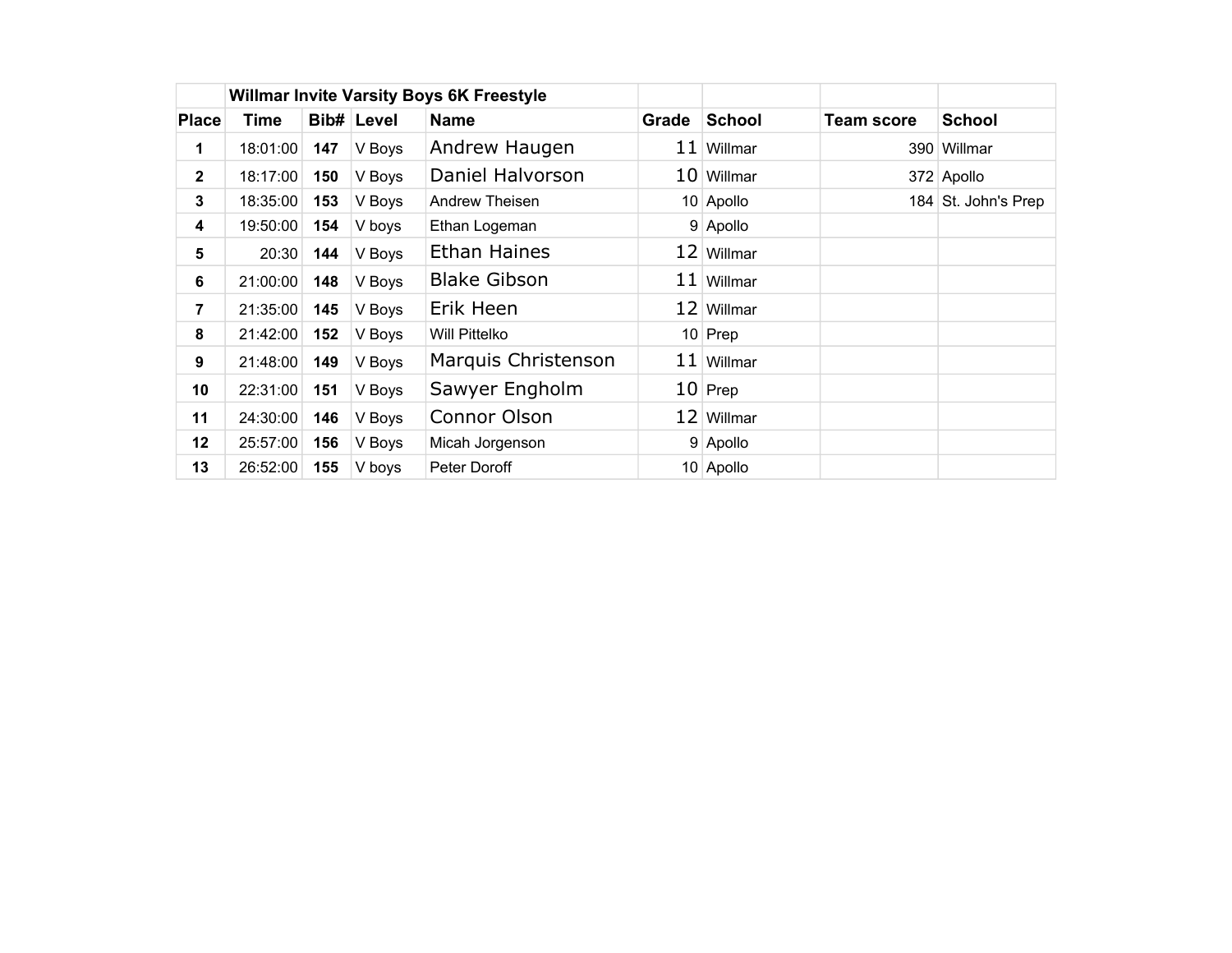|                  |                           |     |         | <b>Willmar Invite Varsity Girls 6K Freestyle</b> |       |               |                   |                 |
|------------------|---------------------------|-----|---------|--------------------------------------------------|-------|---------------|-------------------|-----------------|
| <b>Place</b>     | <b>Bib# Level</b><br>Time |     |         | <b>Name</b>                                      | Grade | <b>School</b> | <b>Team score</b> | <b>School</b>   |
| 1                | 20:04:00                  | 342 | V Girls | Laura Christianson                               |       | 12 Willmar    |                   | 388 Willmar     |
| $\mathbf{2}$     | 20:18:00                  | 346 | V girls | Parker Cook                                      |       | 10 Willmar    |                   | 381 Apollo      |
| 3                | 20:37:00                  | 344 | V Girls | Marina Moyers                                    |       | $11$ Willmar  | 361               | St. John's Prep |
| 4                | 21:25:00                  | 351 | V Girls | Julia Karls                                      |       | 11 Apollo     |                   |                 |
| 5                | 21:32:00                  | 354 | V Girls | Rachel Warner                                    |       | 10 Apollo     |                   |                 |
| 6                | 22:43:00                  | 353 | V Girls | Maggie Ringsmuth                                 |       | 10 Apollo     |                   |                 |
| $\overline{7}$   | 23:17:00                  | 348 | V girls | Sabella Akre                                     |       | 9 Prep        |                   |                 |
| 8                | 23:55:00                  | 352 | V Girls | Mikayla Zaske                                    |       | 11 Apollo     |                   |                 |
| $\boldsymbol{9}$ | 24:58:00                  | 355 | V Girls | Abbie Tangen                                     |       | 9 Apollo      |                   |                 |
| 10               | 25:14:00                  | 343 | V Girls | Joely Palmer                                     |       | $11$ Willmar  |                   |                 |
| 11               | 25:20:00                  | 347 | V girls | Sabrina Wuolu                                    |       | $10$ Prep     |                   |                 |
| 12               | 26:38:00                  | 350 | V Girls | <b>Catie Sikes</b>                               |       | 9 Prep        |                   |                 |
| 13               | 26:51:00                  | 349 | V Girls | <b>Beca Muntifering</b>                          |       | 9 Prep        |                   |                 |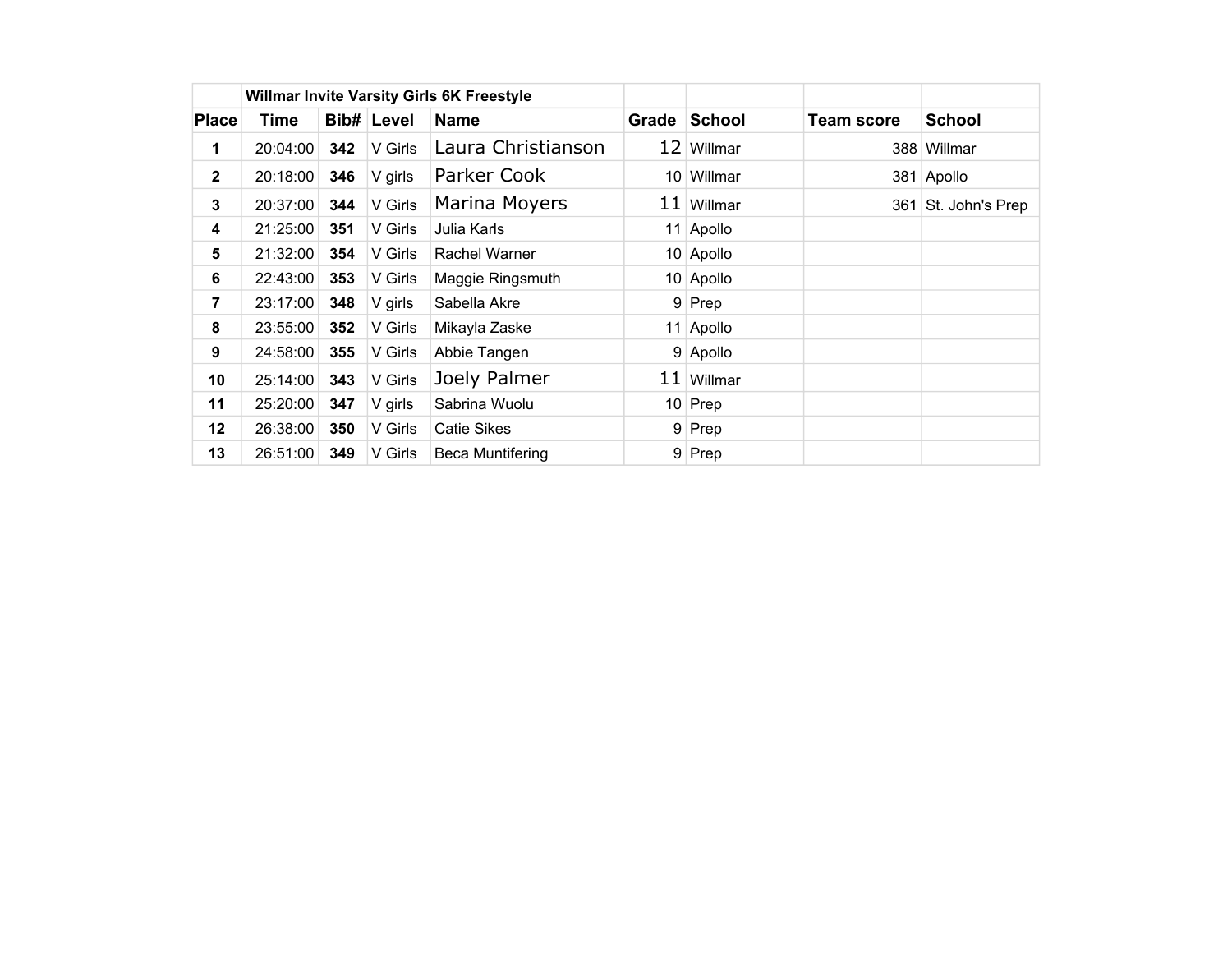|                | Willmar Invite JV Boys 6K Freestyle |      |         |                           |       |               |
|----------------|-------------------------------------|------|---------|---------------------------|-------|---------------|
| <b>Place</b>   | Time                                | Bib# | Level   | <b>Name</b>               | Grade | <b>School</b> |
| 1              | 20:06:00                            | 157  | JV Boys | Shawn Mellies-U'Ren       | 11    | Willmar       |
| $\mathbf{2}$   | 20:42:00                            | 163  | JV boys | <b>Marcus Ornelas</b>     |       | 10 Willmar    |
| 3              | 21:12:00                            | 161  | JV Boys | <b>William Trochlil</b>   |       | 10 Willmar    |
| 4              | 22:15:00                            | 166  | JV Boys | <b>Isaiah Weekes</b>      |       | 10 Apollo     |
| 5              | 22:24:00                            | 162  | JV Boys | <b>Tucker Helfinstine</b> | 10    | Willmar       |
| 6              | 24:46:00                            | 160  | JV Boys | Hayden Anderson           | 11    | Willmar       |
| $\overline{7}$ | 27:39:00                            | 158  | JV Boys | Devin Fuchs               | 11    | Willmar       |
| 8              | 27:41:00                            | 164  | JV Boys | Abdinasir Hassan          |       | 10 Willmar    |
| 9              | 29:56:00                            | 159  | JV Boys | Jin Young Choi            | 11    | Willmar       |
| 10             | 36:12:00                            | 165  | JV Boys | <b>Cooper Grau-Firkus</b> |       | 11 Apollo     |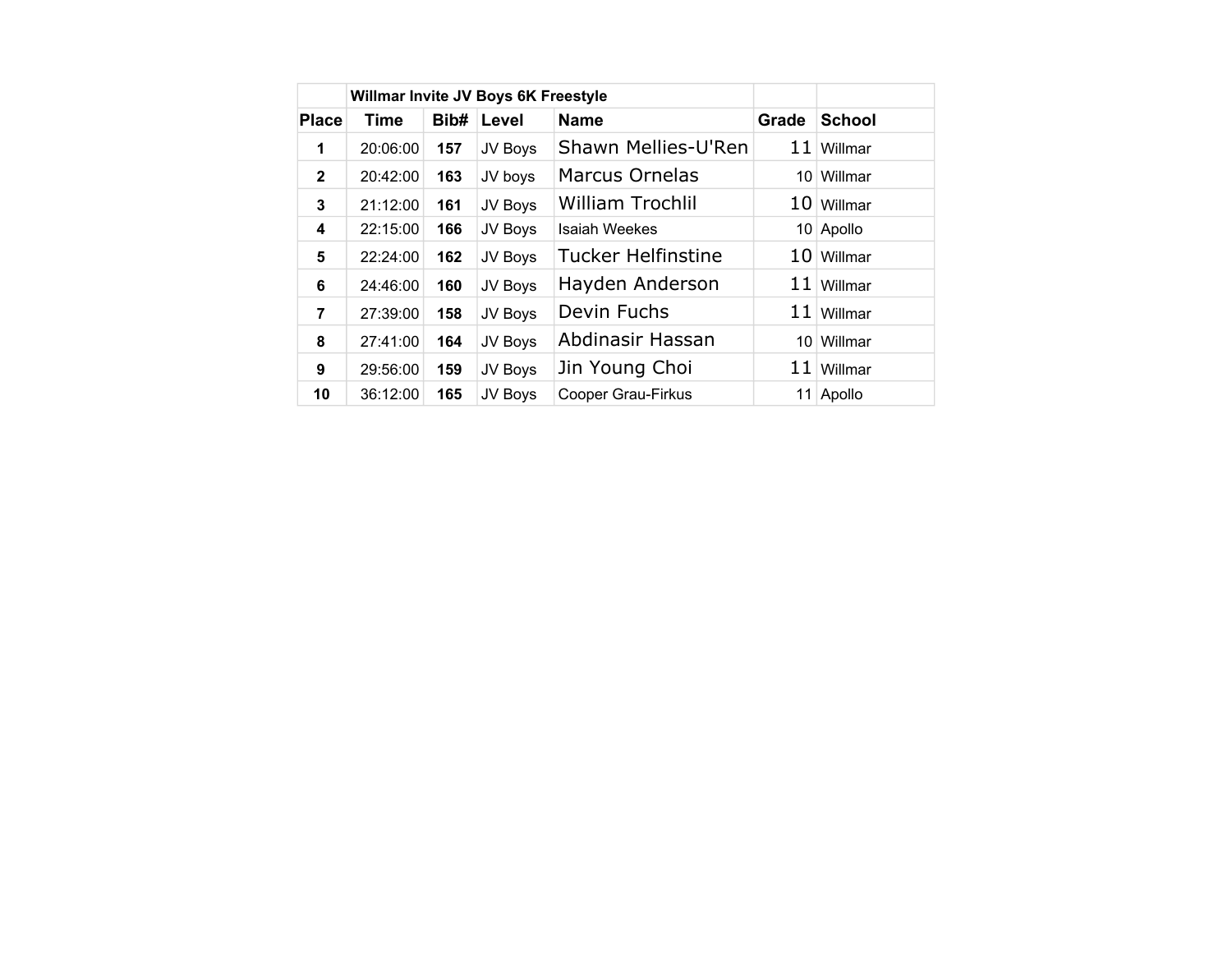|              | Willmar Invite JV Girls 6K Freestyle |      |              |                         |       |               |
|--------------|--------------------------------------|------|--------------|-------------------------|-------|---------------|
| <b>Place</b> | <b>Time</b>                          | Bib# | Level        | <b>Name</b>             | Grade | <b>School</b> |
| 1            | 25:51:00                             |      | 356 JV Girls | Sydney Lanning          |       | $11$ Willmar  |
| $\mathbf{2}$ | 27:59:00                             |      | 359 JV Girls | Carly Haines            |       | 9 Willmar     |
| 3            | 29:42:00                             |      | 358 JV Girls | <b>Elsie Duininck</b>   | 11    | Willmar       |
| 4            | 29:53:00                             |      | 365 JV Girls | Thea Radford-Syverson   | 11    | Apollo        |
| 5            | 30:19:00                             |      | 368 JV Girls | Maureen Schimnich       | 11    | Apollo        |
| 6            | 32:37:00                             | 361  | JV Girls     | Maria Kost              |       | 11 Apollo     |
| 7            | 34:20:00                             |      | 360 JV Girls | Eleanor Schmitz         |       | 9 Willmar     |
| 8            | 35:35:00                             |      | 369 JV Girls | Paris Hoel              |       | 9 Apollo      |
| 9            | 43:38:00                             |      | 362 JV Girls | Ellie Terhaar           |       | 9 Apollo      |
| 10           | 43:58:00                             |      | 364 JV Girls | Kalli Terhaar           |       | 11 Apollo     |
| 11           | 44:57:00                             | 367  | JV Girls     | Megan Vasek             | 9     | Apollo        |
| 12           | 45:36:00                             |      | 372 JV Girls | <b>Ellie Shelstad</b>   | 11    | Apollo        |
| 13           | 47:03:00                             |      | 371 JV Girls | Ally Laudenbach         |       | 11 Apollo     |
| 14           | 47:04:00                             |      | 370 JV Girls | Kaylie Stroeing         | 11    | <b>Apollo</b> |
| 15           | 47:31:00                             |      | 357 JV Girls | <b>Courtney Carlson</b> | 11    | Willmar       |
|              |                                      |      | 363 JV Girls | Sarah Nerud             | 9     | Apollo        |
|              |                                      |      | 366 JV Girls | Kylie Mondloch          | 9     | Apollo        |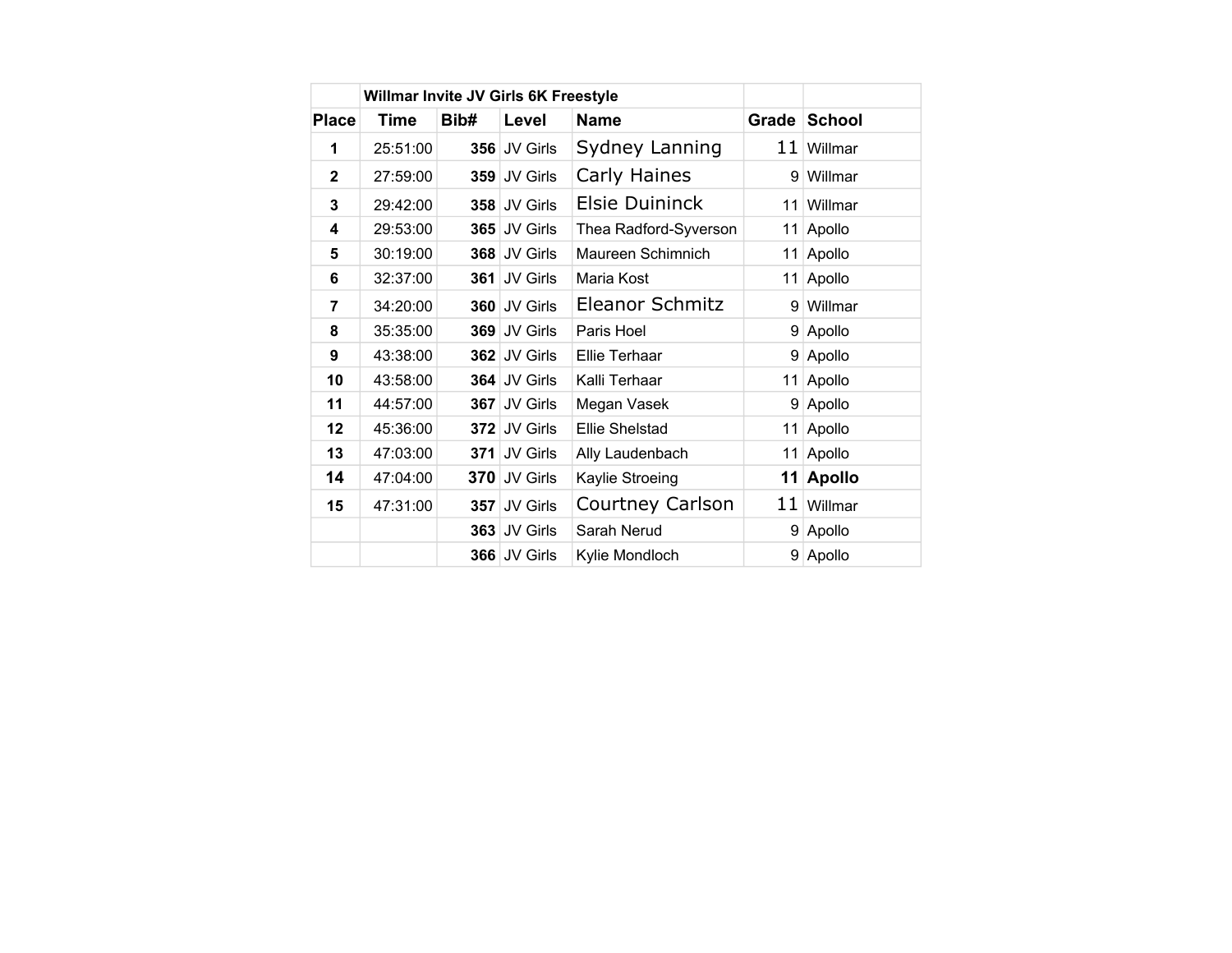|                         | Willmar Invite jh Boys 4K Freestyle |      |         |                      |                |               |
|-------------------------|-------------------------------------|------|---------|----------------------|----------------|---------------|
| <b>Place</b>            | <b>Time</b>                         | Bib# | Level   | <b>Name</b>          | Grade          | <b>School</b> |
| 1                       | 14:17:00                            | 175  | jh boys | Sam Hoover           | 8              | Prep          |
| $\overline{2}$          | 14:45                               | 178  | jh boys | <b>Will Taft</b>     | 8              | Prep          |
| 3                       | 15:04:00                            | 169  | jh boys | Paul Meier           | 7              | Willmar       |
| $\overline{\mathbf{4}}$ | 15:06:00                            | 176  | jh boys | Sam Meyer            | 8 <sup>1</sup> | Prep          |
| 5                       | 15:31                               | 185  | jh boys | <b>Ethan Wolff</b>   | 8              | Apollo        |
| 6                       | 15:41                               | 180  | jh boys | Oscar Cheeley        | 7              | Prep          |
| $\overline{7}$          | 17:06:00                            | 172  | jh boys | Andrew Reller        | 6              | Willmar       |
| 8                       | 17:06:00                            | 168  | jh boys | Matthew weiss        | 9              | Willmar       |
| 9                       | 17:42                               | 183  | jh boys | Zach Meyer           | 6              | Prep          |
| 10                      | 18:01:00                            | 177  | jh boys | <b>Luke Pittelko</b> | 8              | <b>Prep</b>   |
| 11                      | 18:11                               | 182  | jh boys | Nick Hansen          | 6              | Prep          |
| 12                      | 18:21                               | 179  | jh boys | Kane Bauman          | $\overline{7}$ | Prep          |
| 13                      | 18:36:00                            | 170  | jh boys | Jacob Peterson       | 6              | Willmar       |
| 14                      | 19:36                               | 184  | jh boys | Frazer Shepherd      | 6              | Prep          |
| 15                      | 20:44:00                            | 171  | jh boys | Andrew Ziebarth      | 6              | Willmar       |
| 16                      | 23:04:00                            | 173  | jh boys | Mateo Engan          |                | 6 Willmar     |
| 17                      | 26:34:00                            | 181  | jh boys | Cameron Thompson     | $\overline{7}$ | Prep          |
| 18                      | 40:13:00                            | 186  | jh boys | Kincade Wilson       |                | 9 Prep        |
| 19                      | 43:26:00                            | 174  | jh boys | Isaiah Iedema        | 6              | Willmar       |